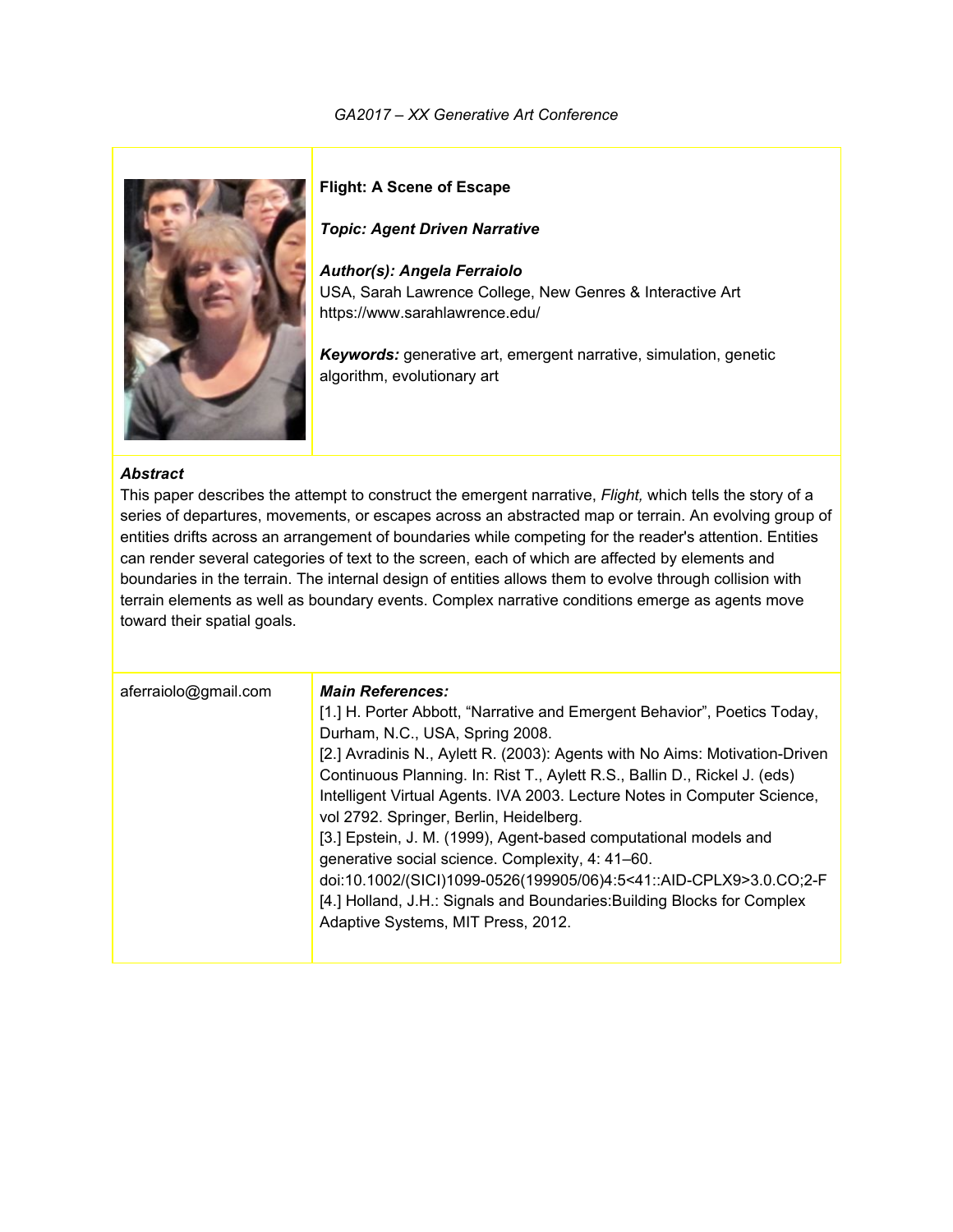# **Narrative In 'Maps of a Future War: Flight' Angela Ferraiolo**

Sarah Lawrence College, New Genres & Interactive Art http://littleumbrellas.net aferraiolo@gmail.com

## **Abstract**

This paper describes the attempt to construct the emergent narrative, Flight, which tells the story of a series of departures, movements, or escapes across an abstracted map or terrain. An evolving group of entities drifts across an arrangement of boundaries while competing for the reader's attention. Entities can render several categories of text to the screen, each of which are affected by elements and boundaries in the terrain. The internal design of entities allows them to evolve through collision with terrain elements as well as boundary events. Complex narrative conditions emerge as agents move toward their spatial goals.

## **Keywords**

generative art, computational narrative, genetic algorithms, narrative,

## **Introduction**

Recently I began work on a digital project comprised of a series of artist's maps meant to describe social, financial, and political precursors to military conflict. *Flight*' is a screen-based digital artwork, one of the generative art works in the speculative series '*Maps of a Future War*'. For this artist's map, a system of agents, signals, and boundaries interact in a digital environment to produce a fragmented story about migration, or accounts of flight from conflict, poverty, danger, injustice, or oppression. The story is advanced through the use of genetic computation on text blocks that are allowed to drift across regions, boundaries, graphic elements, and area textures. These narrative blocks, or text agents, can sense signals from other map elements, and pick up traces or evolve according to elements from their surrounding boundaries or their larger regional environments. Texts are computed and then tested for coherence to a group of predetermined or 'written' state rules which can be viewed as the system's narrative phases and which in turn affect certain types of organization in the world narrative. Each of the maps in the series is intended as a fragment of a larger, non-coherent narrative. In keeping with plasticity of the theme, and with skepticism as to the ability of a linear narrative to represent a story that consists imaginatively as a dynamic situation, the agent texts within each map were initially conceived as evolving assertions which would arise from movement across terrains and the shifts in system processes.

There are several motivations underlying a work of this type. The first is the creative aim of showing that satisfying and 'writerly' narratives can operate as dynamic systems, texts that are nonlinear and emergent as opposed to causal and progressive. The second, more technical idea, is that of continuing experiments [2] [3] [5] [7] in the application of genetic algorithms to narrative environments. The goal in writing each map's 'story' or 'account' was to build a generative process for the development of a story whose sum meaning might exhibit a kind of organization or pattern that would reach beyond the events described in any single thread of discourse within a fictional story world. Overall, the *Maps* project is a work of nine interrelated story worlds, each a visual art work consisting of text agents, a signal system, boundaries, regions, animations, and other graphic elements.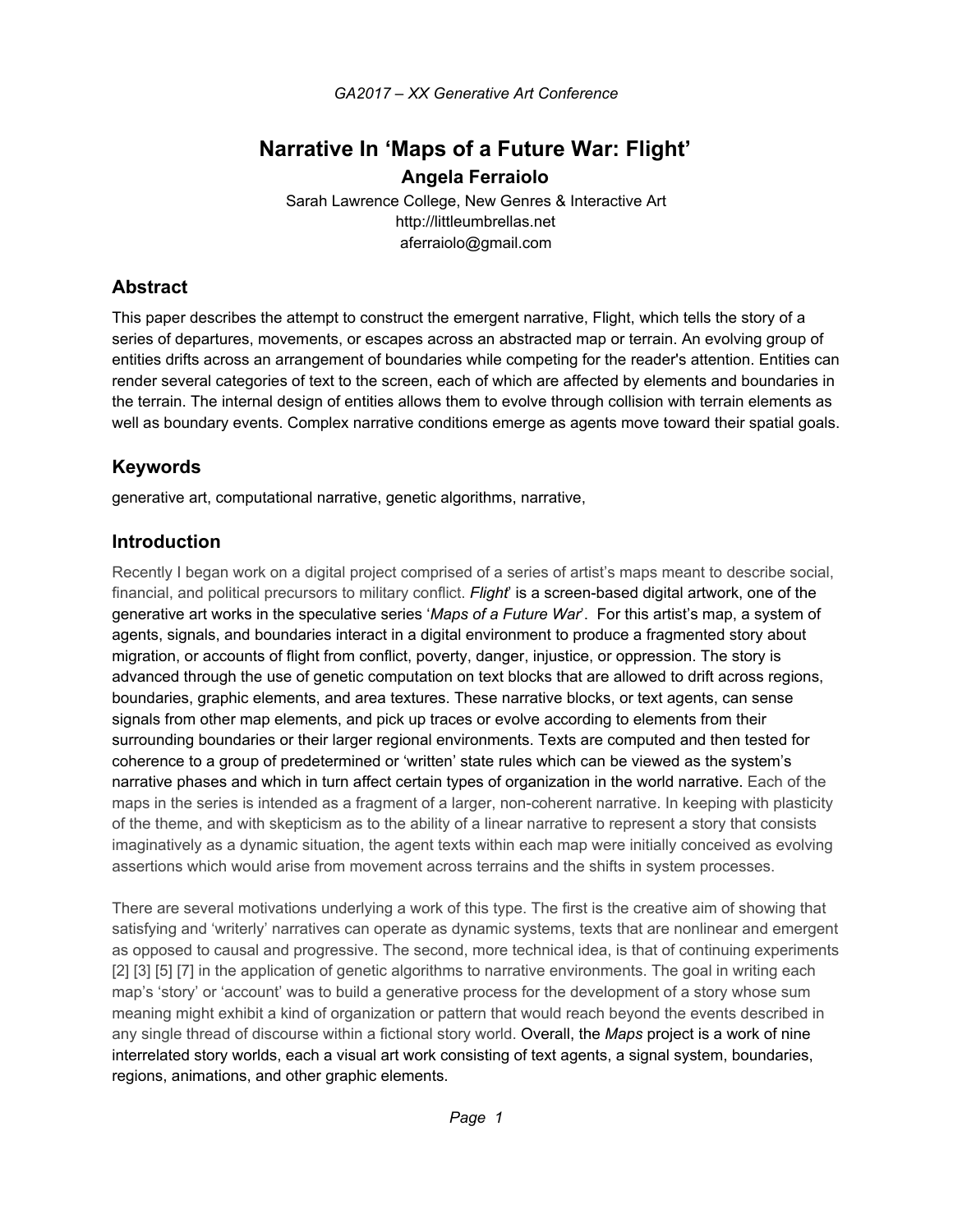The whole work, and even the work involved in the creation of the single map *Flight*, is larger than the scope of this paper. The goal of this paper is to describe the construction of the generative system used to construct narrative, so what follows is not a comprehensive design document detailing all elements of *Flight* or of the series, *'Maps of a Future War'*, but an outline of the features of one part of this project's design for agent led narrative, identifying key structures of the agents themselves, the system's overall narrative states, and the resulting forms, behaviors, patterns, or actions of the story. This description starts by listing the overall narrative phases of this segment of the project and then goes on to describe the composition of the individual agents in *Flight*, their identify key features (forms) and behaviours (actions) and the way those forms and behaviors are encoded as data strings similar to genes. Using genetic algorithms, these narrative 'genes' are then evolved to other identities helping the story system as a whole cycle through a series of predetermined or written narrative states. The results are then demonstrated as a dynamic story as generated by the map *Flight*. Though genetically evolved, all subsequent instantiations and narrative states derive from the initial narrative archive.



*Maps of a Future War: Map #3 Flight (2017)*

## **1. Instantiation as Representation**

In *Flight*, the idea of narrative state is used to model the central conflict of the story, while short texts, sentences, and fragments, which can be thought of as instantiations of those states, are the fictional representation of conflict on screen.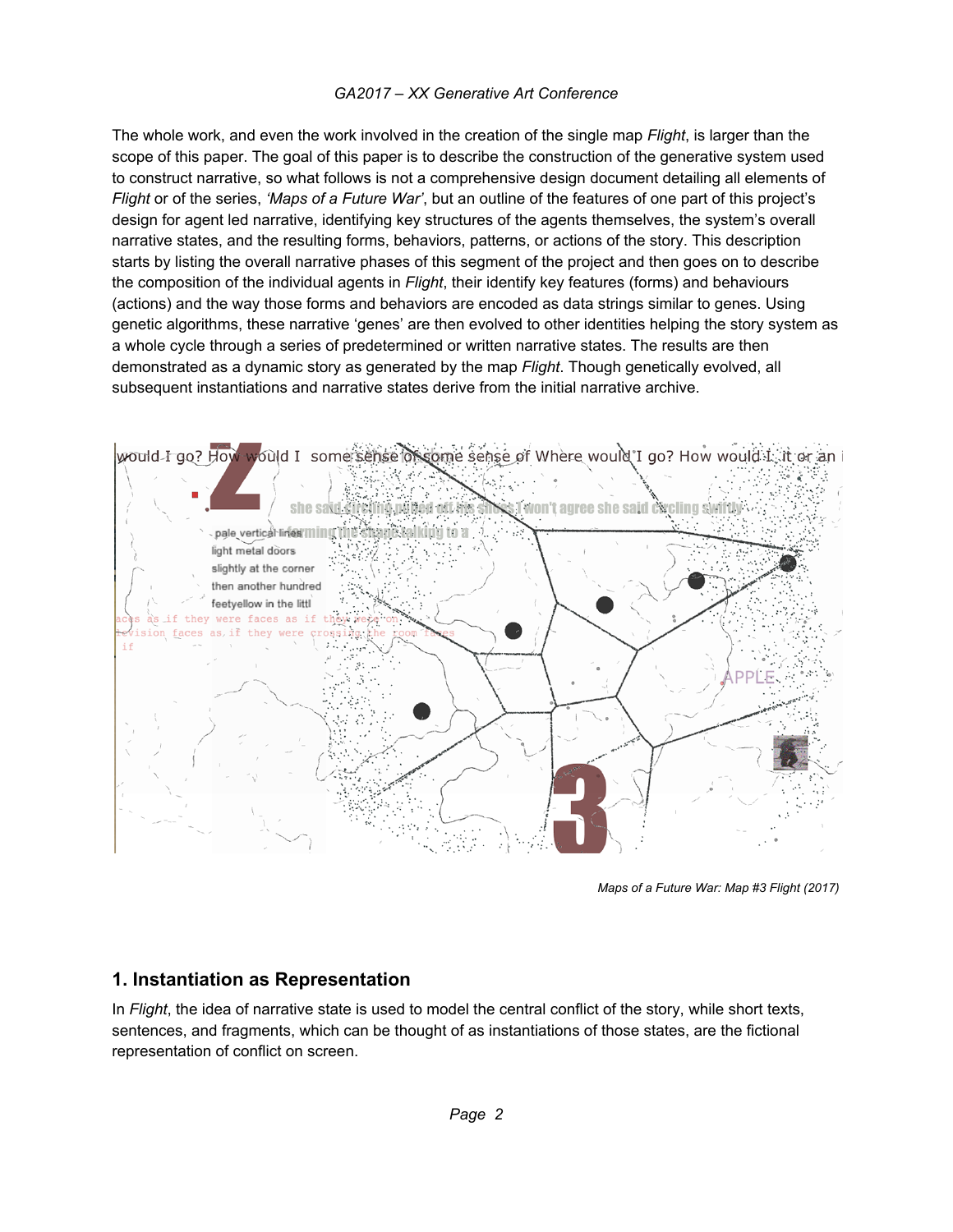Narrative states in *Flight* were based on readings that described the erosion of political solutions to conflict [9]. Compared to the real world, the structure of *Flight* is very simple, limited to five contexts, fifteen states, and the resulting transitions, as shown in Figure 1. *Flight* uses these symbolic narrative states and text instantiations to tell stories of people in transit and to model situations that are dynamic and interrelated. In addition, instantiations are influenced by the specifics of their phase, location, and history as calculated by the digital environment.

## Maps of a Future War: Map #3 Flight Figure 1. Narrative Contexts, States, and Transitions

| History                         | Sociology                                   | Clausewitz                           | Justice                               | <b>Politics</b>                      |
|---------------------------------|---------------------------------------------|--------------------------------------|---------------------------------------|--------------------------------------|
| blur aggressor and<br>defenders | erase human causes<br>of class, race, etc   | judge all sides as<br>equally quilty | repress critics                       | point out complexity                 |
| is History $< 0.6$ ?            | is Sociology $< 0.6$                        | is Strategy > 0.6?                   | is Justice $\leq 0.6$ ?               | is Politics $< 0.3$ ?                |
| erase sequential<br>memory      | accept the account of<br>the aggressor      | assign blame equally                 | point out wrongs of the<br>victims    | dismiss preventative<br>strategies   |
| is History $< 0.3$ ?            | is Sociology $< 0.6$ ?                      | is Strategy $>0.3$ ?                 | is Justice $>0.3$ ?                   | is Politics $\perp$ >0.3?            |
| consciousness of the<br>instant | military groups replace<br>political groups | condemn all parties                  | punish the innocent<br>and the quilty | point out the failure of<br>politics |

Figure 1. *Maps of a Future War: Map #3 : Flight* Narrative Contexts, States, and Transitions.

Starting from these states and transitions, text agents in *Flight* drift across regions, collide with boundaries, and update according to chance, proximity, and context. However, these instantiations are expected to change through genetic replication and mutation, thereby developing in unanticipated ways. The intent is to move the system forward towards an exploration of unanticipated states that are explicitly dependent on the historical evolution of the map's lifecycle and to give text agents the ability to create instantiations that represent emergent states, or narrative conditions that are not programmed or anticipated by the map's initial model.

## **2. Narrative Design of Agents**

In *Flight*, text agents produce instantiations of the story, acting as the narrators of the world. Each agent has a set of internal states and behavioral rules, as well as a string or pattern of 'DNA' that describes their starting context and identity. As described in Figure 2., some aspects of an agent's state is fixed for the agent's lifetime while other aspects are expected to change through interaction with the environment, replication, or mutation. In the model below, the agent's context, font, and color are fixed for life while it's attributes for location, observation, belief, and action are expected to evolve with the narrative system. Movements, evolution, state changes, and the resulting shifts in instantiation depend on the state of the environment and genetic computation.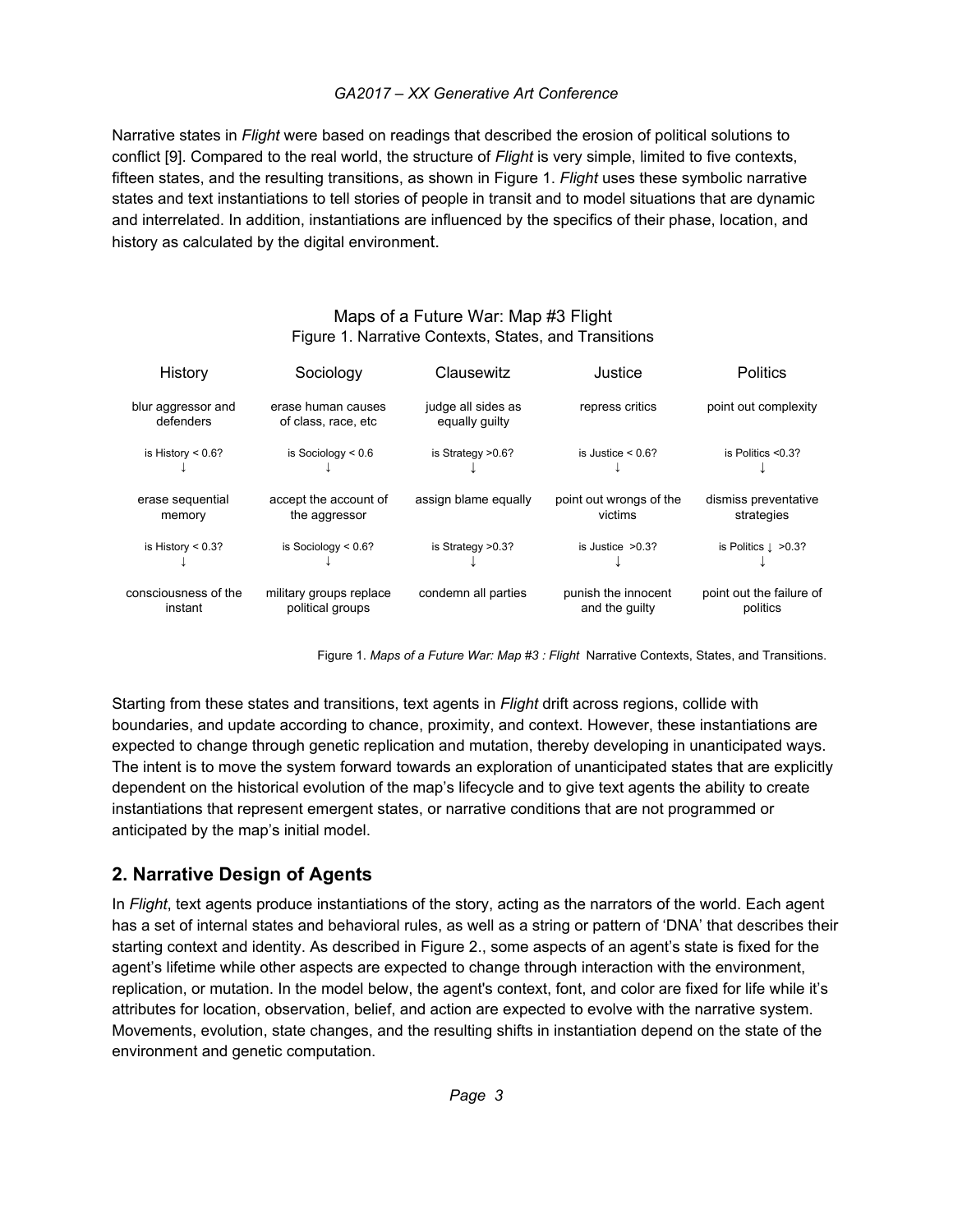Maps of a Future War: Map #3 Flight Figure 2.. Agent Design

**Context** History Narrative State Region Signals/Sensors (Inputs) Instantiation (Outputs)  $\leftarrow$  DNA  $\leftarrow$  Genes  $\leftarrow$  Computation Movement (Outputs) Appearance (Outputs) Signals/Sensors (Outputs)

Figure 2. *Maps of a Future War: Map #3 : Flight* Agent Design

Text instantiations produced by agents are formed in three sections: observation, belief, and action, and are computed via a genetic algorithm from a population of solution fragments that depend on that agent's situation in the world, its narrative state in the map, and its genetic identity. For example, a text agent may sense change based on the reception of a signal from the environment. That agent will then generate a set of possible instantiation solutions and assemble a text based on that text's coherence with the current narrative state. Figure 3. shows an instantiation plan for text fragments.

|              |                    | Maps of a Future War: Map #3 Flight<br>Figure 3. Instantiation Plan |                    |                          |
|--------------|--------------------|---------------------------------------------------------------------|--------------------|--------------------------|
|              | Instantiation<br>↓ | $\leftarrow$ DNA                                                    | $\leftarrow$ Genes | $\leftarrow$ Computation |
| (Observation | <b>Belief</b>      | Action)                                                             |                    |                          |

Figure 3. *Maps of a Future War: Map #3 : Flight* Instantiation Plan

The relationship of observation, belief and action in agent instantiations is the basis for the emergence of new narrative states. Each instantiation of observation and action has equal probability of presenting new instantiations, while changes in belief are slightly more difficult to achieve. Figure 4. shows a possible instantiation set for an agent over several iterations. In turn, the environment can receive signals from agents, and serve as a feedback medium responsive to agent evolution.

*Page 3*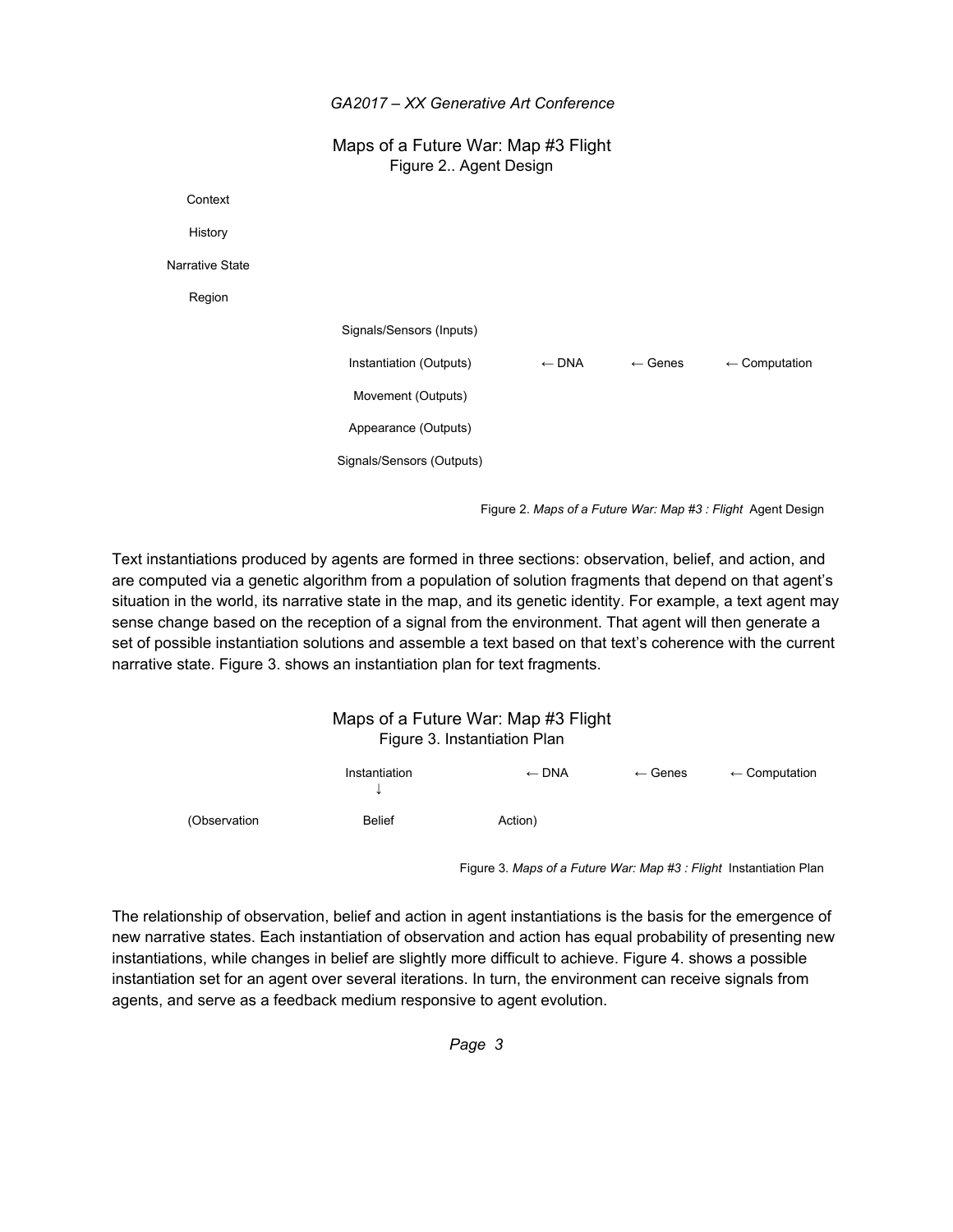#### Maps of a Future War: Map #3 Flight Figure 4. Instantiation Plan



Figure 4. *Maps of a Future War: Map #3 : Flight* Instantiation Plan

## **3. Rules of the World**

Finally, there are rules for agent behavior on the map. An example of a behavior rule for an agent might be: Find the region of least conflict and move in that direction. These rules are classified in three groups: agent to environment, agent to agent, and environment to environment, controlled by the map's event/signal system, and computed as state coherence during replication. They are meant to express the overall narrative state of the map, and to couple agents to the world at large. Examples of world rules for a single agent in a predefined narrative state are listed in Figure 5.

## Maps of a Future War: Map #3 Flight Figure 5. Sample World Rules

| Narrative State                             | <b>Region Rule</b>   | <b>Boundary Rule</b> | Agent to Agent Rule | Agent Rule      |
|---------------------------------------------|----------------------|----------------------|---------------------|-----------------|
| consciousness of the<br>instant             | increase observation | increase action      | increase action     | weaken belief   |
| military groups replace<br>political groups | increase action      | increase observation | increase action     | increase belief |
| punish the innocent<br>and the quilty       | decrease observation | increase belief      | increase action     | increase action |

Figure 5. *Maps of a Future War: Map #3 : Flight* Sample World Rules

As described earlier, the construction of instantiations depends on the assembly of three component text fragments categorized as observations, beliefs, and actions and assigned to the current narrative state. That is, each narrative state has an archive of possible text solutions per component. A component's judged distance from the narrative state is termed the agent's coherence weight. Coherence value of each component is calculated during selection when a final instantiation is chosen and printed to the screen as story.

*Page 4*

*GA2017 – XX Generative Art Conference*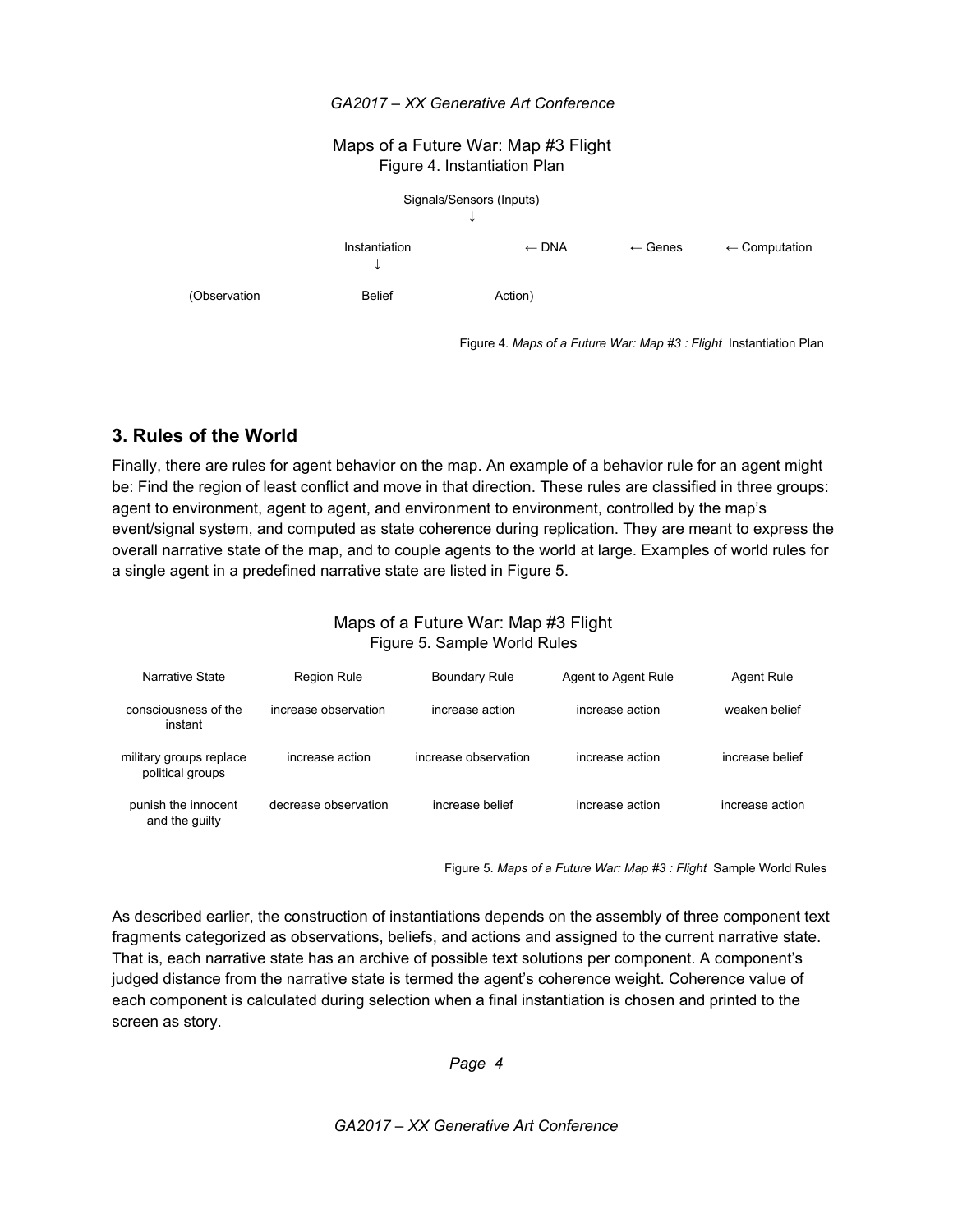## **4. Using an Evolutionary Approach to Assemble Instantiations**

## **4.1 Genetic codes**

From this archive of text components, *Flight* determines an initial or parent population of agent instantiations which in turn define the map's opening narrative state. *Flight* then uses an evolutionary approach to create story [5]. Using a 'DNA' string which contains nine 'genes', three for each of the component text fragments (observation, belief, and action) and which is meant to index the characteristics of that agent's component text blocks, each agent assembles enough text components to achieve two possible parent instantiations. These parent texts then undergo two evolutionary routines (crossover, mutation), and are then assigned an instantiation weight based on their dominant component. Figure 6. illustrates an example gene and the calculation of its component index.

| Maps of a Future War: Map #3 Flight<br>Figure 6. Example Component Assembly |      |                                                                 |      |      |                                                                  |      |      |                                                                    |      |
|-----------------------------------------------------------------------------|------|-----------------------------------------------------------------|------|------|------------------------------------------------------------------|------|------|--------------------------------------------------------------------|------|
| <b>DNA</b><br>(random(0,1))                                                 | 0.23 | 0.42                                                            | 0.17 | 0.34 | 0.78                                                             | 0.41 | 0.50 | 0.03                                                               | 0.21 |
| Environmental<br>Signals<br>(assigned)                                      | 0.45 | 0.33                                                            | 0.67 | 0.21 | 0.33                                                             | 0.42 | 0.54 | 0.10                                                               | 0.72 |
| Component<br>Index<br>(without)<br>mutation)                                | 0.42 | $norm(0.23 + 0.42 + 0.17) +$<br>$(0.45 + 0.33 + 0.67)$ *0.25) = |      | 0.47 | $norm(0.34 + 0.78 + 0.41) +$<br>$((0.21 + 0.33 + 0.42)^*0.25) =$ |      | 0.28 | norm $(0.50 + 0.03 + 0.21) +$<br>$((0.54 + 0.10 + 0.72) * 0.25) =$ |      |

 $* norm() = ( value - min) / ( max - min)$ 

Figure 6. *Maps of a Future War: Map #3 : Flight* Example Component Assembly

## **4.2 Genetic operators**

*Flight* uses two genetic operators, mutation and crossover, to evolve instantiations:

## *Mutation*

Mutation is an operation to change the i<sup>th</sup> index in the in the chromosome code. For example, Figure 7. demonstrates a parent chromosome mutating one 'gene' in the fourth DNA index which would manifest as a component text mutation from Group 5 to Group 1.

#### *Crossover*

Crossover intermixes the existing DNA strings to population to create new indices. In this initial version of *Fligh*t, only single point crossover is used. A dividing point is selected from one of the three component block (observation, belief, action) and the transfer of data is applied. Figure 8. shows a crossover at the action component. The child instantiation inherits its action index from Parent B, while retaining its observation and belief indices from Parent A.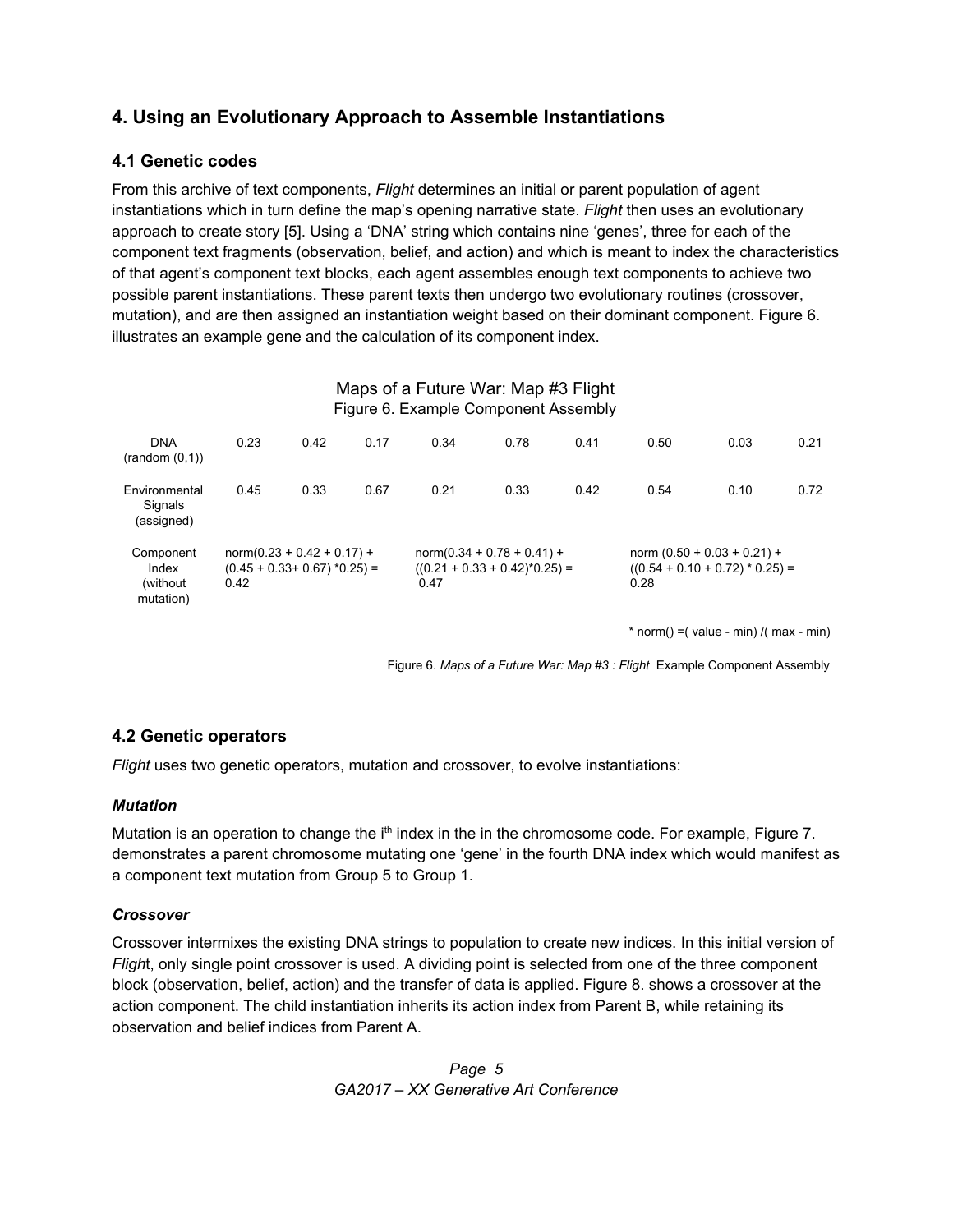#### Maps of a Future War: Map #3 Flight Figure 7. Mutation

| <b>DNA</b><br>(random(0,1))                                     | 0.23 | 0.42                                                            | 0.17 | 0.34 | 0.78                                                             | 0.41 | 0.50 | 0.03                                                               | 0.21 |
|-----------------------------------------------------------------|------|-----------------------------------------------------------------|------|------|------------------------------------------------------------------|------|------|--------------------------------------------------------------------|------|
| <b>Mutation Index</b><br>random $(9)$<br>ex.<br>random(9) = $4$ | 0.45 | 0.33                                                            | 0.67 | 0.21 | 0.33<br>$0.33 * 0.5$<br>$= 0.17$                                 | 0.42 | 0.54 | 0.10                                                               | 0.72 |
| Environmental<br>Signals<br>(assigned)                          | 0.45 | 0.33                                                            | 0.67 | 0.21 | 0.17                                                             | 0.42 | 0.54 | 0.10                                                               | 0.72 |
| Component<br>Index<br>with<br>Mutation                          | 0.42 | $norm(0.23 + 0.42 + 0.17) +$<br>$(0.45 + 0.33 + 0.67)$ *0.25) = |      | 0.13 | $norm(0.34 + 0.78 + 0.41) +$<br>$((0.21 + 0.17 + 0.42)^*0.25) =$ |      | 0.28 | norm $(0.50 + 0.03 + 0.21) +$<br>$((0.54 + 0.10 + 0.72) * 0.25) =$ |      |

 $* norm() = ( value - min) / ( max - min)$ 

Figure 7. *Maps of a Future War: Map #3 : Flight* Mutation

#### Maps of a Future War: Map #3 Flight Figure 8. Example of Single Point Crossover

| Parent A - Observation | Parent A - Belief | Parent A - Action |
|------------------------|-------------------|-------------------|
| (weight $0.20$ )       | (weight $0.44$ )  | (weight $0.36$ )  |
| Parent B - Observation | Parent B - Belief | Parent B - Action |
| (weight $0.32$ )       | (weight 0.82)     | (weight $0.44$ )  |
| Child 1 - Observation  | Child 1 - Belief  | Child 1 - Action  |
| (weight $0.51$ )       | (weight $0.62$ )  | (weight $0.36$ )  |
| Child 2 - Observation  | Child 2 - Belief  | Child 2 - Action  |
| (weight 0.63)          | (weight $0.44$ )  | (weight $0.43$ )  |

Figure 8. *Maps of a Future War: Map #3 : Flight* Example Component Assembly

After mutation and crossover have been performed, component instantiation weights are calculated and used as indices to determine text selection.

*Page 6*

*GA2017 – XX Generative Art Conference*

Maps of a Future War: Map #3 Flight Figure 9. Instantiation Weights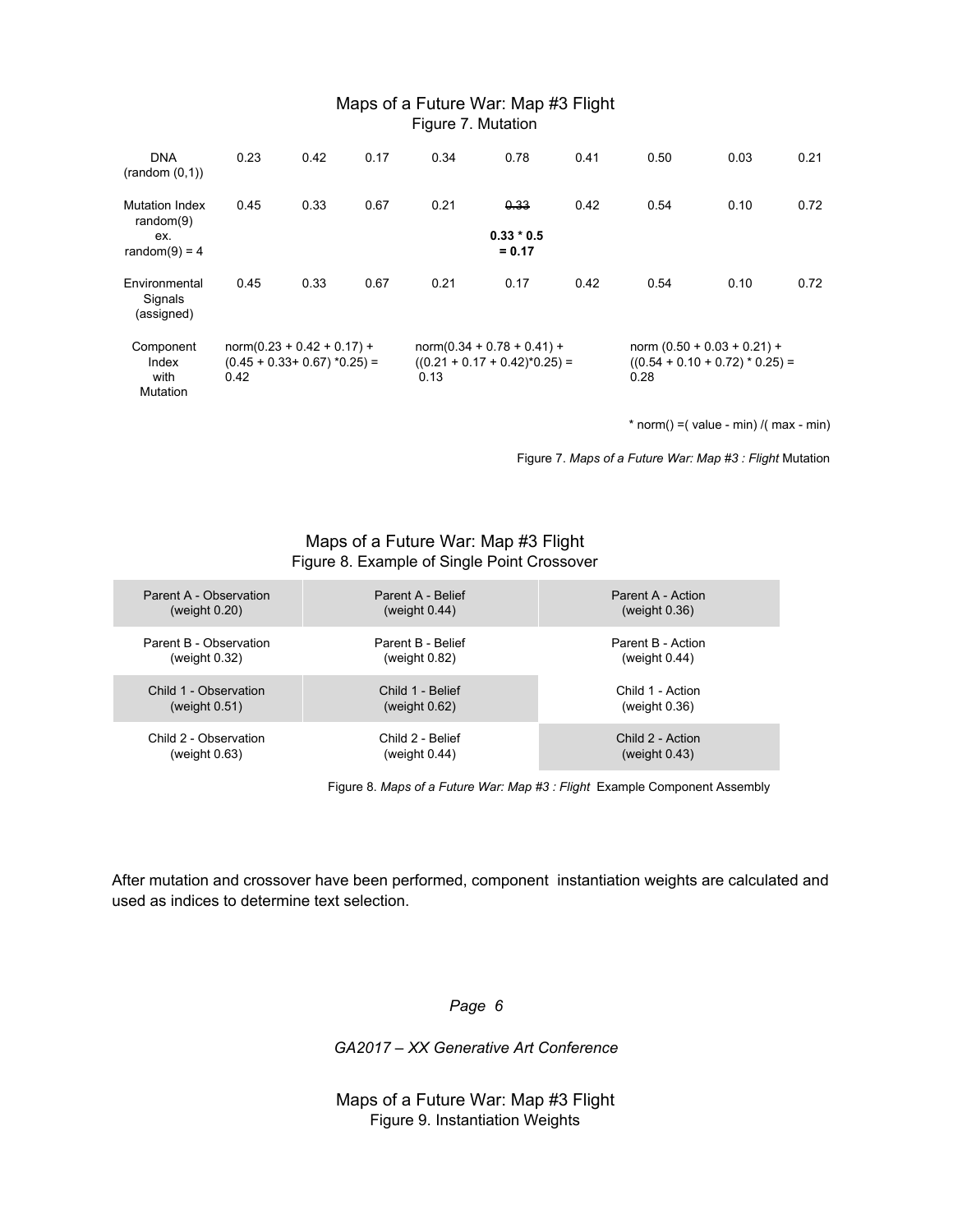| <b>DNA</b><br>(random(0,1))                                     | 0.23                                                                    | 0.42 | 0.17                                                                     | 0.34                              | 0.78                             | 0.41                                                               | 0.50 | 0.03                                        | 0.21 |
|-----------------------------------------------------------------|-------------------------------------------------------------------------|------|--------------------------------------------------------------------------|-----------------------------------|----------------------------------|--------------------------------------------------------------------|------|---------------------------------------------|------|
| <b>Mutation Index</b><br>random $(9)$<br>ex.<br>random(9) = $4$ | 0.45                                                                    | 0.33 | 0.67                                                                     | 0.21                              | 0.33<br>$0.33 * 0.5$<br>$= 0.17$ | 0.42                                                               | 0.54 | 0.10                                        | 0.72 |
| Environmental<br>Signals<br>(assigned)                          | 0.45                                                                    | 0.33 | 0.67                                                                     | 0.21                              | 0.17                             | 0.42                                                               | 0.54 | 0.10                                        | 0.72 |
| Component<br>Index<br>with<br>Mutation                          | $norm(0.23 + 0.42 + 0.17) +$<br>$(0.45 + 0.33 + 0.67)$ *0.25) =<br>0.42 |      | $norm(0.34 + 0.78 + 0.41) +$<br>$((0.21 + 0.17 + 0.42)^*0.25) =$<br>0.13 |                                   | 0.28                             | norm $(0.50 + 0.03 + 0.21) +$<br>$((0.54 + 0.10 + 0.72) * 0.25) =$ |      |                                             |      |
| Instantiation<br>Weight                                         | 0.42                                                                    |      | 0.13                                                                     |                                   |                                  |                                                                    | 0.28 |                                             |      |
| Mutated<br>Component<br>Text                                    | round(0.42) $\rightarrow$ Group 4                                       |      |                                                                          | round(0.13) $\rightarrow$ Group 1 |                                  | round(0.28) $\rightarrow$ Group 3                                  |      |                                             |      |
|                                                                 |                                                                         |      |                                                                          |                                   |                                  |                                                                    |      | * norm() = $($ value - min) $/$ (max - min) |      |

Figure 9. *Maps of a Future War: Map #3 : Flight* Instantiation Weights

#### **4.3 Selection and Coherence Weights**

Now that each instantiation has been assembled and weighted, one child can be compared to another, to agent rules, world rules, and to the narrative state of the system. Selection is carried out in two steps. First, an instantiation rule coherence is determined. Rule coherence is a measure of how closely instantiation components follow agent rules as determined by the narrative state. Examples of the calculation of rule coherence are seen in Figure 10.

|                                              | Narrative State: 'Consciousness of the Instant' |                       |                |  |  |  |
|----------------------------------------------|-------------------------------------------------|-----------------------|----------------|--|--|--|
| Instantiation<br>Weight                      | Observation<br>0.42                             | <b>Belief</b><br>0.14 | Action<br>0.28 |  |  |  |
| Change from Prior<br>Instantiation           | $+0.10$                                         | $-0.32$               | $-0.14$        |  |  |  |
| <b>Region Rule</b><br>(increase observation) | yes<br>abs(0.10)                                |                       |                |  |  |  |

| Page 7                                |
|---------------------------------------|
| GA2017 – XX Generative Art Conference |

Maps of a Future War: Map #3 Flight Figure 10. Rule Coherence (Continued)

Narrative State: 'Consciousness of the Instant'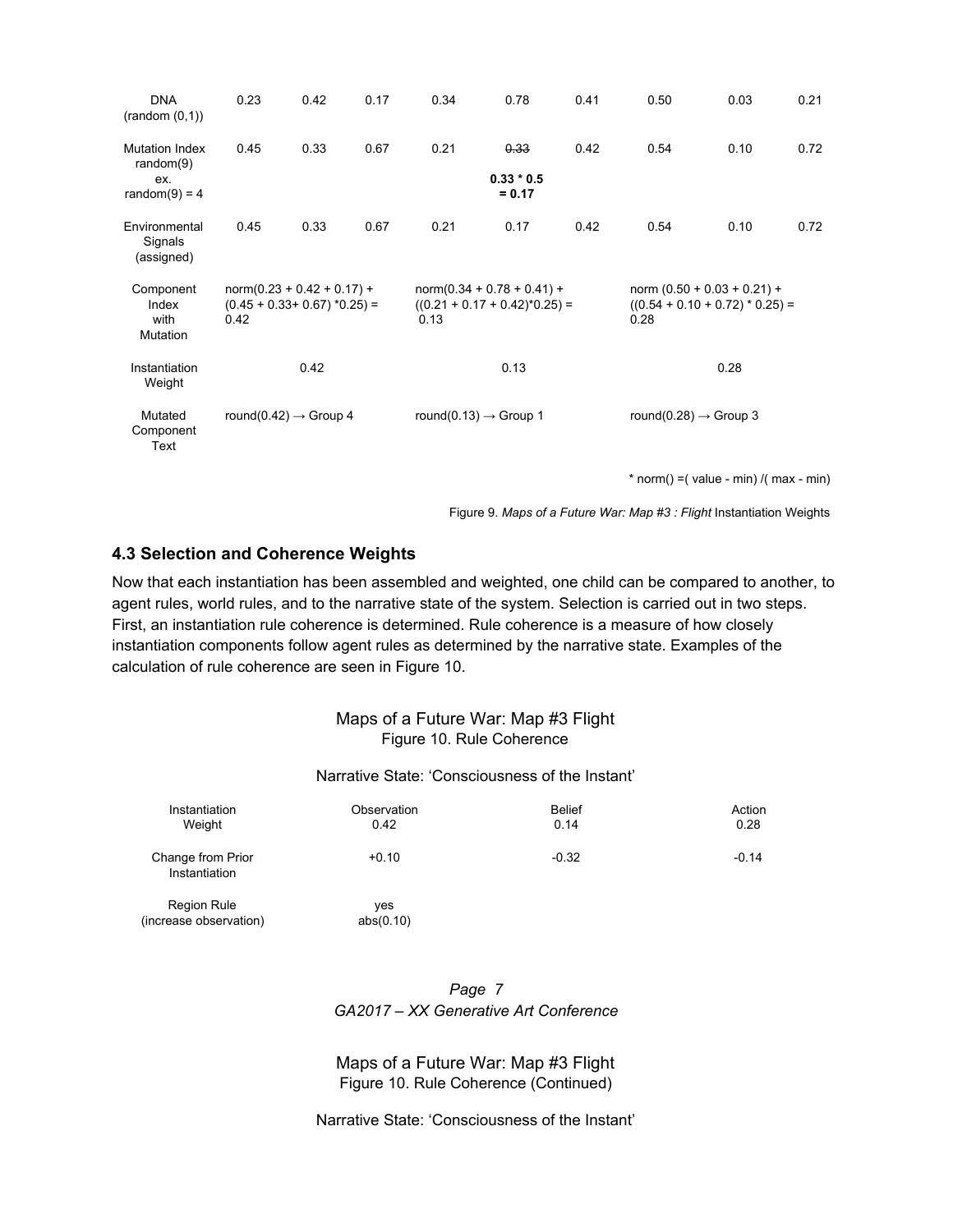| <b>Boundary Rule</b><br>(increase action) |                            | no                                           |
|-------------------------------------------|----------------------------|----------------------------------------------|
| Agent to Agent Rule<br>(increase action)  |                            | no                                           |
| Agent Rule<br>(weaken belief)             | yes<br>abs(0.32)           |                                              |
| Rule Coherence                            | $norm(0.10 + 0.32) = 0.14$ |                                              |
|                                           |                            | * norm() = $($ value - min) / $($ max - min) |

Figure 8. *Maps of a Future War: Map #3 : Flight* Rule Coherence

In the second round of selection, the state coherence of text fragments is compared to the conflict levels of the narrative state as shown in Figure 11.

## Maps of a Future War: Map #3 Flight Figure 11. Use of Coherence Weights

| Narrative State                             | State Coherence | <b>Instantiation Component</b>     |                                                                                                                                          |                                                                                                           |  |  |
|---------------------------------------------|-----------------|------------------------------------|------------------------------------------------------------------------------------------------------------------------------------------|-----------------------------------------------------------------------------------------------------------|--|--|
|                                             |                 | Observation                        | <b>Belief</b>                                                                                                                            | Action                                                                                                    |  |  |
|                                             | 0.6             | seeing battalions in<br>the street | a problem with<br>governments distant<br>faltering disappearing<br>in silence without<br>debate protests<br>overnight without<br>warning |                                                                                                           |  |  |
| military groups replace<br>political groups | 0.3             |                                    |                                                                                                                                          | regaining the will of the<br>moment demanding it<br>much as we should<br>have insisted on all the<br>rest |  |  |
| (conflict - high)<br>(weight $0.9$ )        | 0.9             |                                    | we don't need another<br>failed negotiation we<br>need progress some<br>solution an army                                                 |                                                                                                           |  |  |

Figure 9. *Maps of a Future War: Map #3 : Flight* State Coherence

*Page 8*

#### *GA2017 – XX Generative Art Conference*

Initially, children of closest state coherence have a fifty fifty chance of being selected as a final instantiation, but as the narrative state tends toward conflict, the systems chance of choosing children of closer coherence increases. In this way, the map dynamically adjusts the need for narrative coherence to the amount of conflict in the system. Figure 12 describes the selection of a final child text.

> Maps of a Future War: Map #3 Flight Figure 12. State Coherence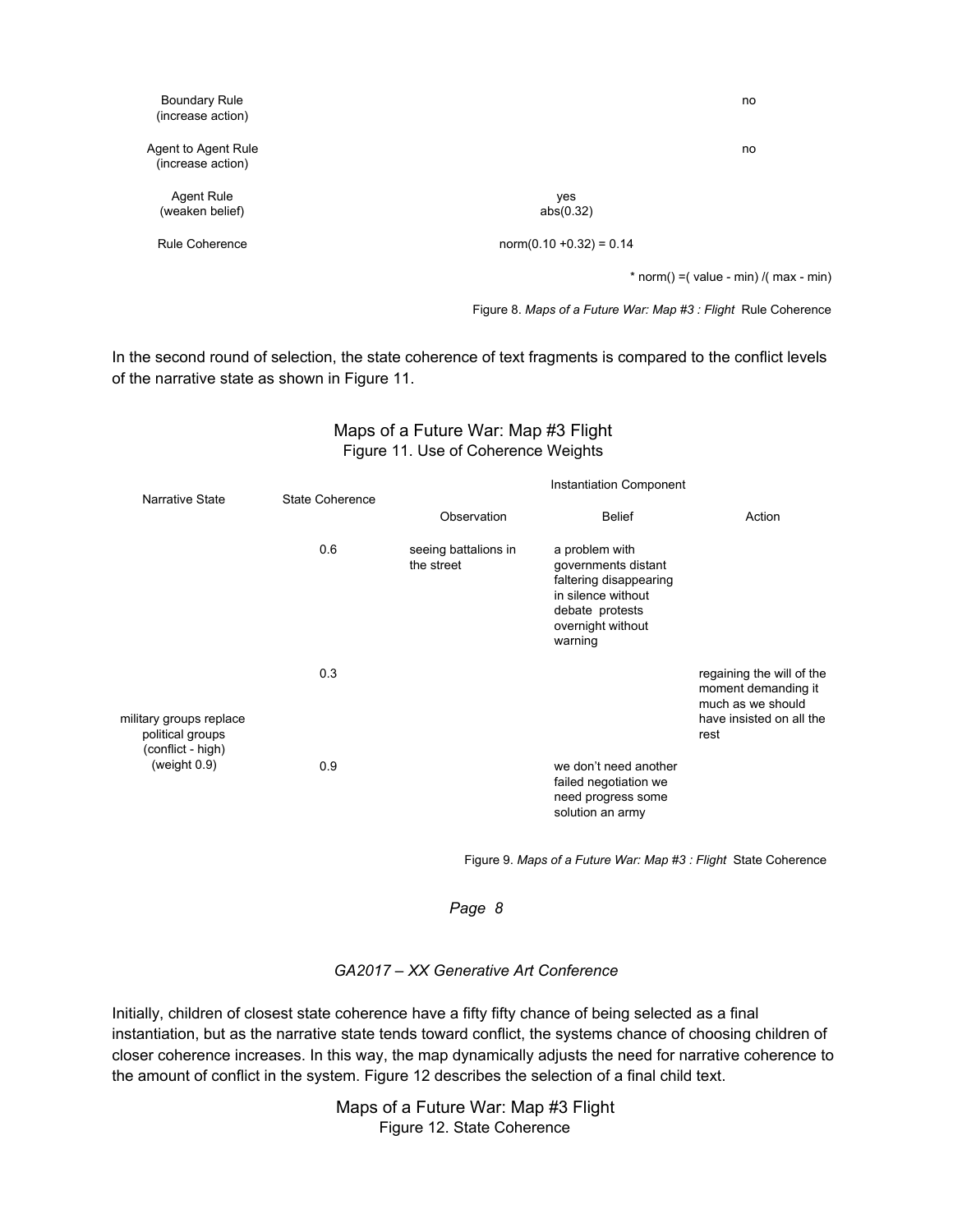| Narrative State                                                     | Coherence Weight<br>Child 1 | <b>Coherence Weight</b><br>Child 2 | <b>Final Instantiation</b> |
|---------------------------------------------------------------------|-----------------------------|------------------------------------|----------------------------|
| consciousness of the<br>instant<br>(conflict - low)                 | 0.24                        | 0.65                               | Random Child 1 or Child 2  |
| accept the account of<br>the aggressor<br>(conflict - moderate)     | 0.36                        | 0.32                               | Random Child 1 or Child 2  |
| military groups<br>replace political<br>groups<br>(conflict - high) | 0.46                        | 0.32                               | Child 1                    |

Figure 12. *Maps of a Future War: Map #3 : Flight* State Coherence

The process of selection gives us two measures, the child with the greatest rule coherence and the child with the closest state coherence. If conflict is low or moderate, the child with the greatest rule coherence is chosen. In states of high conflict, the child with the highest state coherence is chosen as in Figure 13.

| Figure 13. Final Instantiation                                   |                              |                              |                                      |                               |                                |  |
|------------------------------------------------------------------|------------------------------|------------------------------|--------------------------------------|-------------------------------|--------------------------------|--|
| <b>Narrative State</b>                                           | Rule<br>Coherence<br>Child 1 | Rule<br>Coherence<br>Child 2 | <b>State</b><br>Coherence<br>Child 1 | State<br>Coherence<br>Child 2 | <b>Final Instantiation</b>     |  |
| consciousness of the<br>instant<br>(conflict - low)              | 0.24                         | 0.65                         | 0.70                                 | 0.21                          | Child 2                        |  |
| accept the account of<br>the aggressor<br>(conflict - moderate)  | 0.36                         | 0.32                         | 0.34                                 | 0.32                          | Random<br>(Child 1 or Child 2) |  |
| military groups replace<br>political groups<br>(conflict - high) | 0.46                         | 0.32                         | 0.34                                 | 0.44                          | Child 1                        |  |
| punish the innocent<br>and the guilty<br>(conflict - high)       | 0.32                         | 0.32                         | 0.62                                 | 0.13                          | Child 1                        |  |

Maps of a Future War: Map #3 Flight

Figure 13. *Maps of a Future War: Map #3 : Flight* Final Instantiation

*Page 8 GA2017 – XX Generative Art Conference*

## **5. Implementation**

This section describes the operations of one text agent at an initial narrative state in order to illustrate an evolutionary approach to text.

All agents texts are written as fragments and classified hierarchically first by state, then by group. An example of text classification is shown in Figure 14.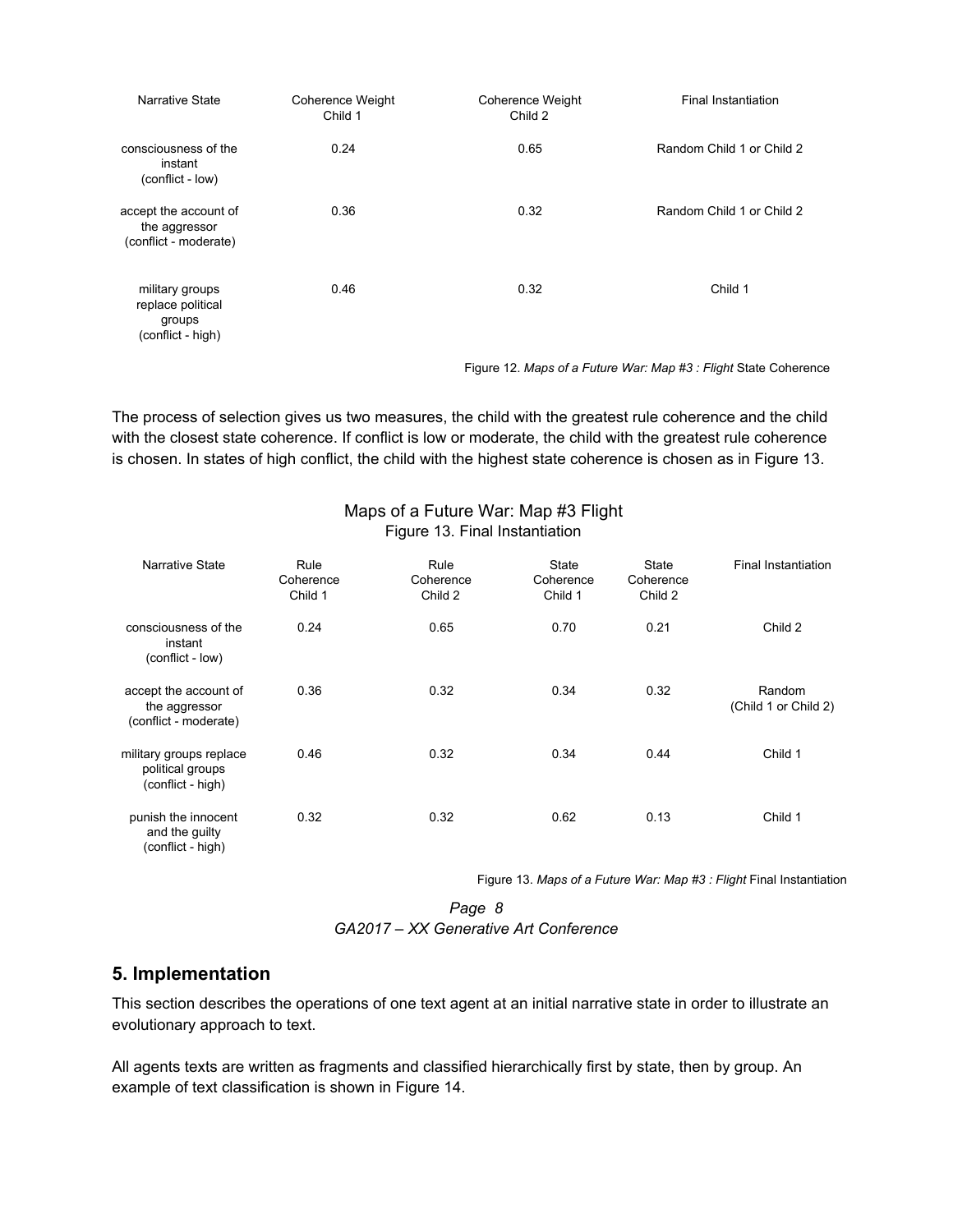## Maps of a Future War: Map #3 Flight Figure 14. Text Group Assignments

| Narrative State   | Component   | <b>Instantiation Weight</b> | Group<br>ID    | Text                                                                                                      |
|-------------------|-------------|-----------------------------|----------------|-----------------------------------------------------------------------------------------------------------|
|                   |             | 0.1                         | $\mathbf{1}$   | bald stooping escorted by two soldiers one wearing<br>the insignia                                        |
|                   |             | 0.1                         | 1              | flags hanging on terraces                                                                                 |
|                   |             | 0.2                         | $\overline{2}$ | apparently in pursuit of something staggering<br>forward stammering what was it he looked                 |
|                   |             | 0.2                         | $\overline{2}$ | the border still far ahead of us                                                                          |
|                   |             | 0.3                         | 3              | odd the hair red scarf around her throat not from<br>this area                                            |
|                   |             | 0.3                         | 3              | we looked up a sky full of clouds a blue sky                                                              |
| military groups   |             | 0.4                         | 4              | we argue grieve offer prayers send condolences                                                            |
| replace           |             | 0.4                         | 5              | so far from the city                                                                                      |
| political groups  | Observation | 0.5                         | 5              | and the child running up and down the line up and<br>down                                                 |
| (conflict - high) |             | 0.6                         | 6              | he went on talking he seemed to be a thousand<br>years old                                                |
|                   |             | 0.6                         | 6              | shaking his head holding his hands over his ears                                                          |
|                   |             | 0.7                         | $\overline{7}$ | he had a medal hanging around his neck                                                                    |
|                   |             | 0.7                         | $\overline{7}$ | she came toward us beginning to reproach us for<br>walking toward the road who was she to interfere<br>we |
|                   |             | 0.8                         | 8              | no he said waving us back toward the white<br>markers no I'm telling you for the last time                |
|                   |             | 0.8                         | 8              | even in outskirts now streets full of soldiers                                                            |

*Page 9 GA2017 – XX Generative Art Conference*

## Maps of a Future War: Map #3 Flight Figure 14. Text Group Assignments (Continued)

| 0.9 | 9 | without asking sitting in the empty chair next to me<br>he began whispering |
|-----|---|-----------------------------------------------------------------------------|
| 0.9 | 9 | he stared at                                                                |
| 0.1 |   | too bored to go on                                                          |
| 0.1 | 1 | the quilty ones taking advantage of the confusion<br>slipping out the back  |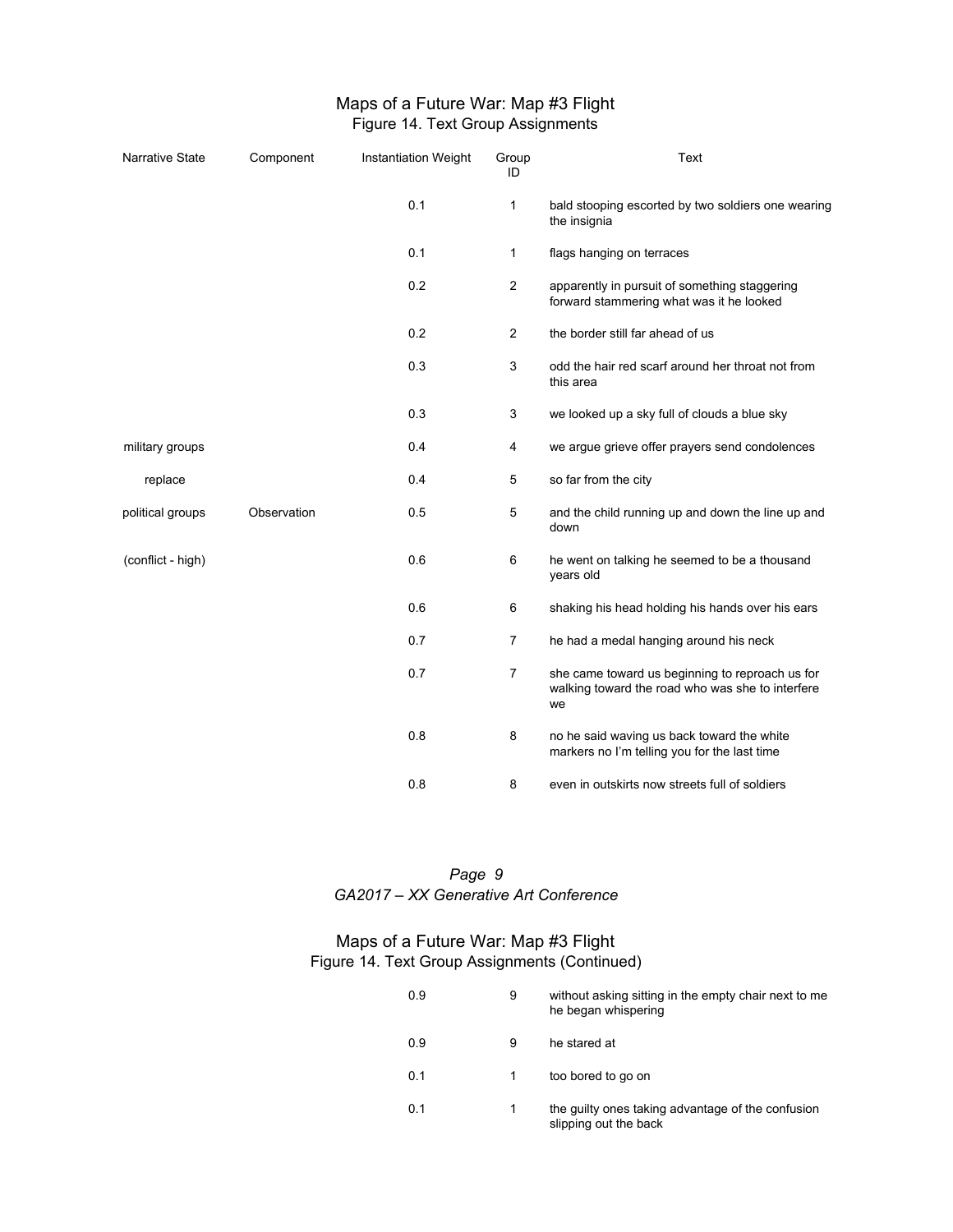|                   |               | 0.2 | $\overline{2}$ | like the middle of nowhere                                                                                                   |
|-------------------|---------------|-----|----------------|------------------------------------------------------------------------------------------------------------------------------|
|                   |               | 0.2 | $\overline{2}$ | impressed with ideas innovation leaving the house<br>at all hours to hear a speaker or attend                                |
|                   |               | 0.3 | 3              | like one of their forms a piece of paper                                                                                     |
|                   |               | 0.3 | 3              | dedicated to the virtues of maintaining his position                                                                         |
| military groups   |               | 0.4 | 4              | because people will believe anything especially if<br>it's in their interest to believe it                                   |
| replace           |               | 0.4 | 4              | we could have continued we could have gone<br>farther now it's more dangerous more expensive                                 |
| political groups  | <b>Belief</b> | 0.5 | 5              | time to acknowledge a long list of grievances<br>offenses useless demands                                                    |
| (conflict - high) |               | 0.5 | 5              | that visa it will never come through                                                                                         |
|                   |               | 0.6 | 6              | a problem with governments distant faltering<br>disappearing in silence without debate protests<br>overnight without warning |
|                   |               | 0.6 | 6              | no one is resettled unless their identity background<br>motives affiliations have been ascertained beyond<br>doubt           |
|                   |               | 0.7 | 7              | she's unlucky for me                                                                                                         |
|                   |               | 0.7 | 7              | there was something else something dependant of<br>his good health but he was sick he was sick                               |
|                   |               | 0.8 | 8              | but going to the police or the embassy what a<br>waste                                                                       |
|                   |               | 0.8 | 8              | I have things to sell things people want                                                                                     |
|                   |               | 0.9 | 9              | he'll make us pay                                                                                                            |
|                   |               | 0.9 | 9              | do people believe those stories                                                                                              |

#### Maps of a Future War: Map #3 Flight Figure 14. Text Group Assignments (Continued)

| 0.1 | 1 | we decided to go east hoping to get on a plane that<br>would take us further                                               |
|-----|---|----------------------------------------------------------------------------------------------------------------------------|
| 0.1 | 1 | but I refuse to pay attention                                                                                              |
| 0.2 | 2 | coming over to look at the sky                                                                                             |
| 0.2 | 2 | discarding our letters photographs anything that<br>would draw attention                                                   |
| 0.3 | 3 | I was looking out for myself looking ahead I had a<br>ticket a way to the airport then at the last moment I<br>turned back |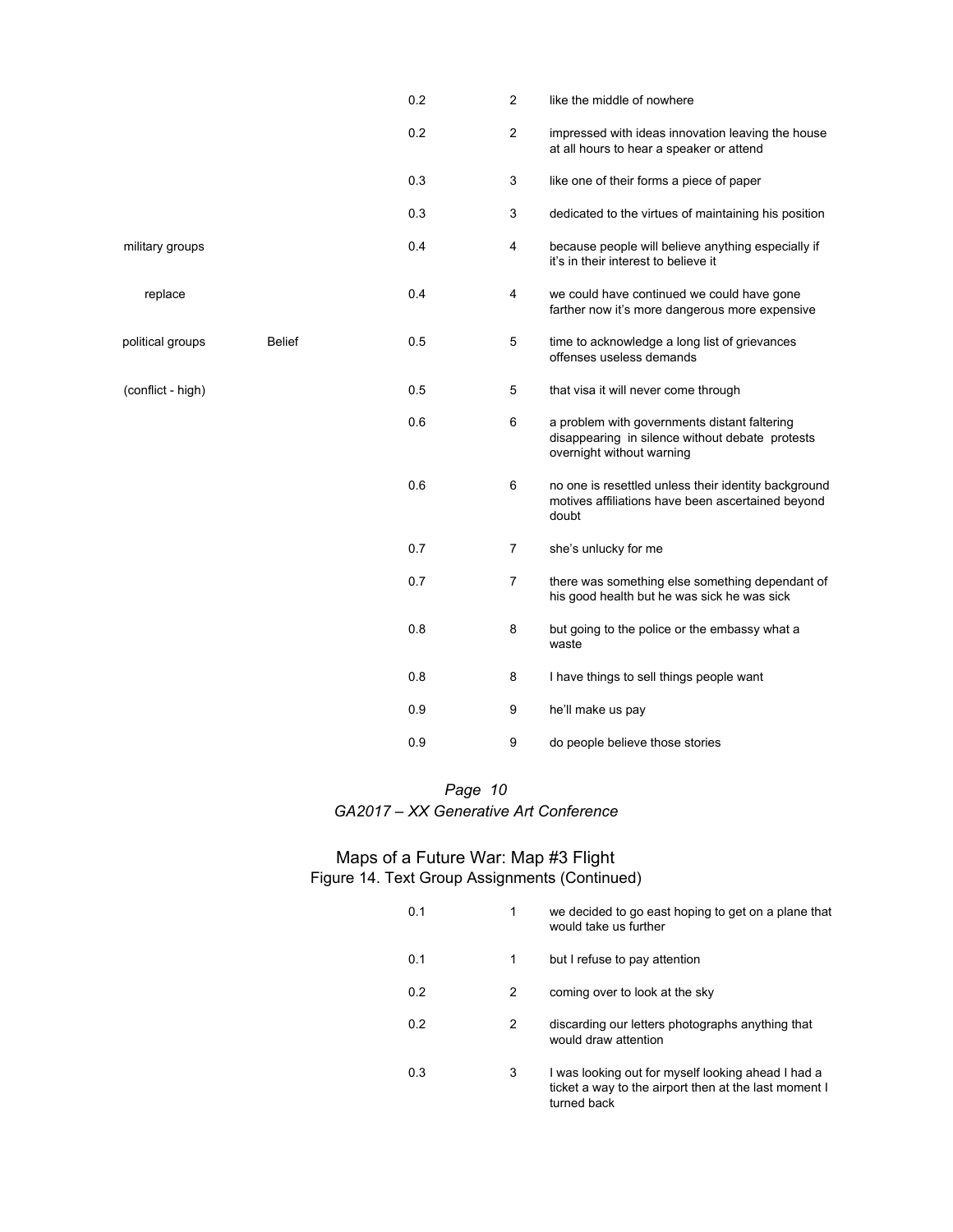|                   |        | 0.3 | 3              | let's quit listening to these morbid stories                                                                                            |
|-------------------|--------|-----|----------------|-----------------------------------------------------------------------------------------------------------------------------------------|
| military groups   |        | 0.4 | 4              | I thought I'm sitting here I'm still here while<br>everything is moving around me                                                       |
| replace           |        | 0.4 | 4              | though as I listened to her story I was annoyed by<br>her plain accounting of the facts her matter of fact<br>opinions her common sense |
| political groups  | Action | 0.5 | 5              | I'll go back to the first town I think they'll take me<br>back                                                                          |
| (conflict - high) |        | 0.5 | 5              | we decided to back to Sweden we still knew some<br>people there                                                                         |
|                   |        | 0.6 | 6              | keep walking I told them until someone tells us<br>otherwise                                                                            |
|                   |        | 0.6 | 6              | he felt he was in danger I wanted to know why<br>wasn't everyone here in some kind of trouble                                           |
|                   |        | 0.7 | $\overline{7}$ | I was startled but I recognized him I understood the<br>expression on his face                                                          |
|                   |        | 0.7 | 7              | we won't report it we won't say anything about any<br>of this                                                                           |
|                   |        | 0.8 | 8              | and if anyone tries coming near me                                                                                                      |
|                   |        | 0.8 | 8              | I'm not going to sit here watching truckloads of<br>refugees roll past keeping silent doing nothing                                     |
|                   |        | 0.9 | 9              | let them try it they'll see what they get                                                                                               |
|                   |        | 0.9 | 9              | I'll make myself invisible move past this I'll move<br>right between them                                                               |

Figure 14. *Maps of a Future War: Map #3 : Flight* Text Group Assignment

#### *Page 11 GA2017 – XX Generative Art Conference*

Since what is of interest is the way evolutionary conventions might lead to emergent states, the start state of the system is somewhat arbitrary. The idea is to see if the map can produce emergent narratives, or emergent narrative states as text generations are computed. Therefore, the initial narrative state is chosen at random. This initial state governs world rules (as shown above in Figure 5) as well as initial signal states for boundaries, regions, and worldscape textures. Also assigned randomly, but operating within the parameters of their starting conditions, text agents are assigned a nine float 'DNA' code to determine the base segments their generation zero text outputs, and story is assembled from these base classifications: observation, belief, and action. Floats 0-2 define the agent's 'observation' statements, floats 3-5 govern the agent's 'belief' statements, and floats 6-8 decide the agent's 'action' statements as shown in Figure 15.

#### Maps of a Future War: Map #3 Flight Figure 15. Groups Assignments

| Narrative State Component | Rule       | <b>DNA</b> | Instantiation | Group      | Text             |
|---------------------------|------------|------------|---------------|------------|------------------|
|                           | (assigned) | (random)   | Weight        | Assignment | (randomly chosen |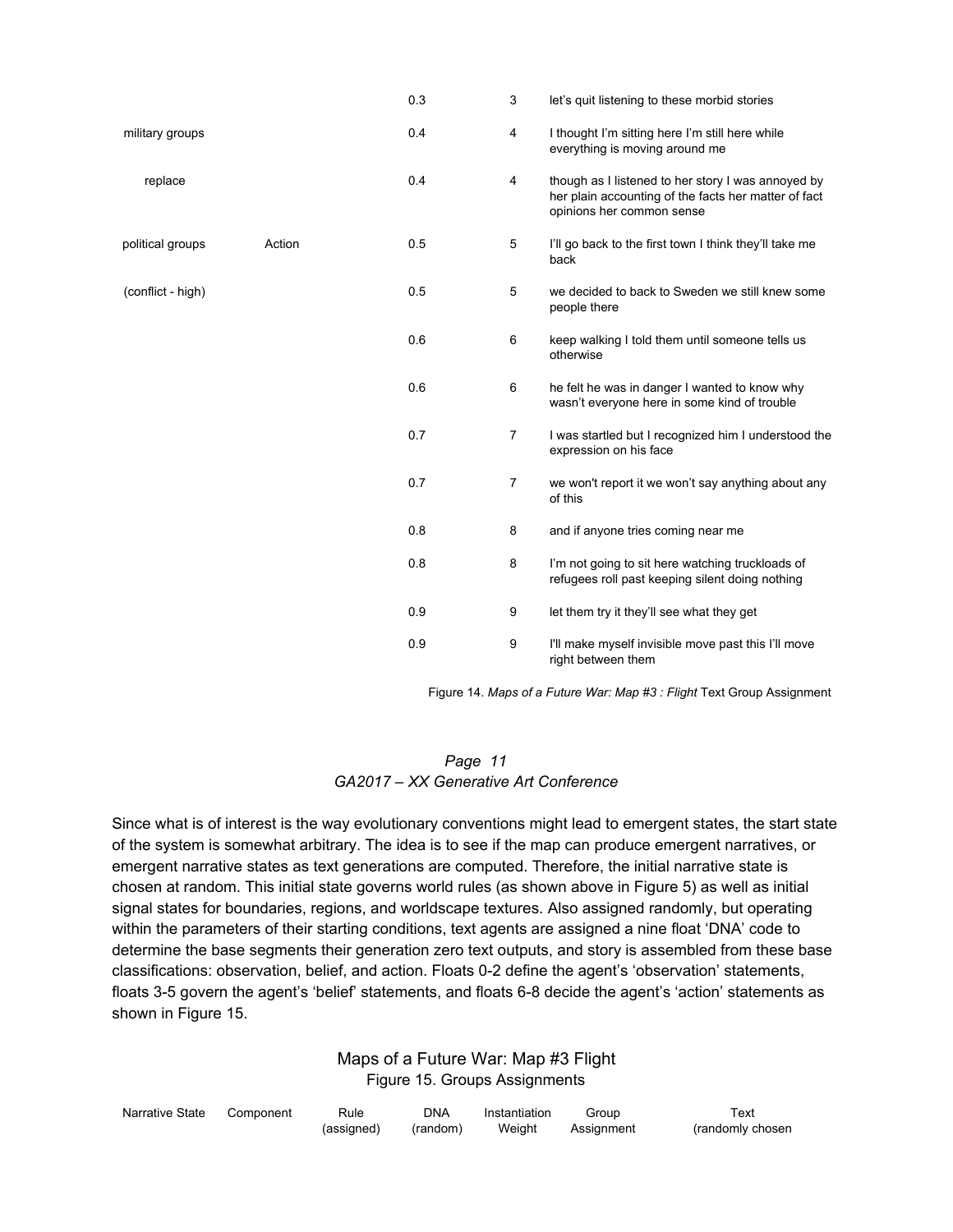|                  |             |                         |      | Needed |         | from group population)                                                                                                          |
|------------------|-------------|-------------------------|------|--------|---------|---------------------------------------------------------------------------------------------------------------------------------|
| military groups  | observation | increase<br>observation | 0.32 | >0.3   | Group 4 | we argue grieve offer prayers<br>send condolences                                                                               |
| replace          | belief      | increase<br>belief      | 0.45 | >0.5   | Group 6 | a problem with governments<br>distant faltering disappearing in<br>silence without debate protests<br>overnight without warning |
| political groups | action      | increase<br>action      | 0.29 | >0.3   | Group 4 | turning to the window                                                                                                           |

Figure 15. *Maps of a Future War: Map #3 : Flight* Text Group Assignments

Figure 16 shows an example of a starting assembled text.

### Maps of a Future War: Map #3 Flight Figure 16. Assembled Text

| Observation   | $\rightarrow$ | we arque grieve offer prayers send<br>condolences                                                                               |               | we arque grieve offer prayers send<br>condolences a problem with<br>governments distant faltering     |
|---------------|---------------|---------------------------------------------------------------------------------------------------------------------------------|---------------|-------------------------------------------------------------------------------------------------------|
| <b>Belief</b> | $\rightarrow$ | a problem with governments distant<br>faltering disappearing in silence<br>without debate protests overnight<br>without warning | $\rightarrow$ | disappearing in silence without<br>debate protests overnight without<br>warning turning to the window |
| Action        | $\rightarrow$ | turning to the window                                                                                                           |               |                                                                                                       |

Figure 16. *Maps of a Future War: Map #3 : Flight* Example of Assembled Parent Text

This initial text is regarded as Parent Text A. When system signals reach a point of where text generation is called, the same routine is used to select new instantiation weights for Parent Text B. Weight values for both parent texts undergo mutation and crossover as described in

#### *Page 12 GA2017 – XX Generative Art Conference*

Section 4 (above). The parents then undergo crossover to produce two child texts whose coherence weights are calculated for the selection of a final Generation 1 child text. With final coherence weight of the child text calculated, the narrative state of the system is updated and signaled to the system agents controlling regions, boundaries, and landscape textures.

## **6. Conclusions**

This paper describes the generative construction of text in the Maps of a Future War: Map #3 Flight and explained the methods used to attempt emergent narrative states in this story. Through a system of text agents, components, DNA strings, signal, boundaries, state, and coherence weights, the story in this digital map was constructed by using an evolutionary approach based on genetic algorithms. The use of evolutionary methods in the assembly of this story helped achieve the emergent characteristics of the text.

## **7. References**

1. H. Porter Abbott, "Narrative and Emergent Behavior", Poetics Today, Durham, N.C., USA, Spring 2008.